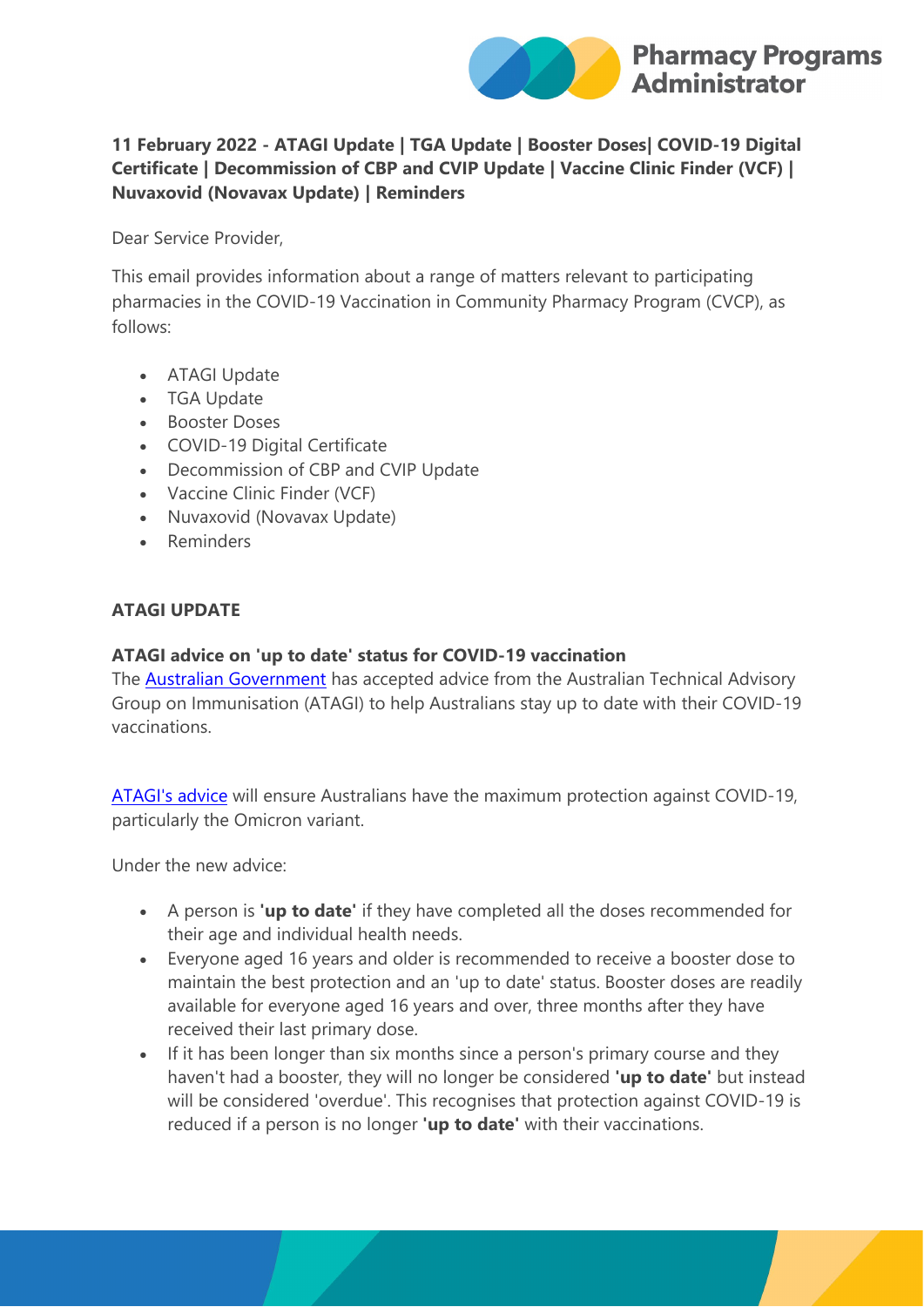

ATAGI notes that the concept of being **up to date** with vaccination may be different to what has been required to be 'fully vaccinated', which is a term that has been used in the context of public health orders or mandates in various settings, including border control, quarantine, workplaces (e.g. aged care, health care). These applications may involve legal and policy implications and are not within the remit of ATAGI but should be considered in the implementation of this advice.

Vaccination requirements relating to international border settings are outside the remit of ATAGI and are a matter for other government policies.

# **TGA UPDATES**

# **The TGA provisionally approves Vaxzeria (AstraZeneca) for booster doses**

On 8 February 2022, the Therapeutic Goods Administration (TGA) [provisionally approved](https://protect-au.mimecast.com/s/VvUkCvl10ZtO80OcAuIBP?domain=tga.gov.au) the AstraZeneca vaccine as a booster vaccine for individuals aged 18 years and above.

The decision to receive Vaxzevria as a booster must be made in consultation with a medical professional. The mRNA COVID-19 vaccines Comirnaty (Pfizer) or Spikevax (Moderna) are preferred as the booster dose in Australia, irrespective of the primary COVID-19 vaccine used. This includes for people who received the AstraZeneca COVID-19 vaccine for their primary course.

The Australian Technical Advisory Group on Immunisation (ATAGI) is considering the regulatory approval of Vaxzeria as a booster and will provide their recommendations shortly.

The National COVID Vaccine Taskforce will provide further advice within the COVID-19 Vaccination Program once The Government has had the opportunity to consider ATAGI's final recommendations.

## **BOOSTER DOSES**

#### **Aged Care and Disability Boosters**

To support aged care and disability workers to receive their booster dose, primary care providers are encouraged to accept priority vaccination appointments from aged care and disability workers – particularly in those jurisdictions mandating booster doses.

It is now a mandatory condition of employment for residential aged care workers in the Northern Territory, South Australia, Victoria and Western Australia to receive a COVID-19 booster dose. This extends to in-home and community aged care workers in the Northern Territory, South Australia and Western Australia.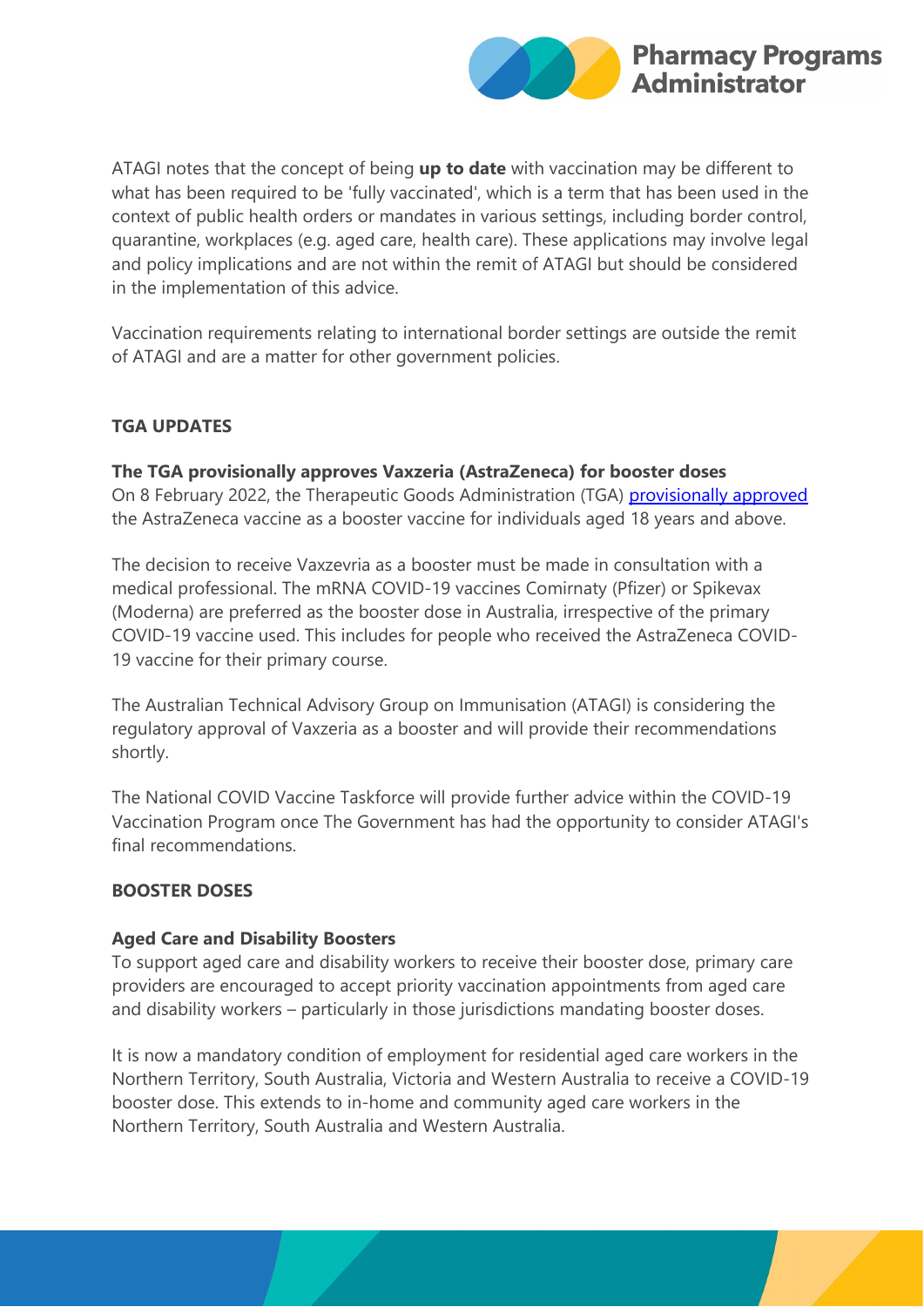

The attached document provides further information on this.

# **COVID-19 DIGITAL CERTIFICATE**

#### **Enhancement to COVID-19 digital certificate**

The COVID-19 Digital Certificate has recently been enhanced to display more than two COVID-19 vaccinations. Previously, the COVID-19 Digital Certificate only displayed the most recent two vaccinations.

This enhancement means that COVID-19 Digital Certificates will display all COVID-19 vaccinations an individual has received, including booster doses.

Once an individual's vaccinations have been reported to the AIR, proof of vaccination can be viewed online using their Medicare online account through myGov, or their Medicare Express Plus app. Individuals should receive notification via myGov once they are able to generate a COVID-19 Digital Certificate.

Individuals that have received a booster dose prior 23 January 2022 will need to regenerate their COVID-19 Digital Certificate for it to display their additional COVID-19 vaccinations.

## **DECOMMISION OF CBP and CVIP UPDATE**

# **Decommission of Commonwealth Booking Platform (CBP) and Clinician's Vaccination Integrated Platform (CVIP)**

As previously advised, the Commonwealth Booking Platform (CBP) and the Clinician Vaccine Integrated Platform (CVIP) will retire in mid-2022.

CBP and CVIP were temporary digital solutions to help accelerate the COVID-19 Vaccine Rollout. They played a vital role in creating more than 2 million online vaccination bookings.

Only a limited number of sites are currently using the CBP and CVIP, and with the growth in commercial booking and reporting software available, the Department of Health is taking steps to decommission the services by mid-2022.

Vaccine providers using the CBP and CVIP were advised on 7 February 2022 about the need to transition to an alternative booking and reporting process or commercially available product by mid-2022.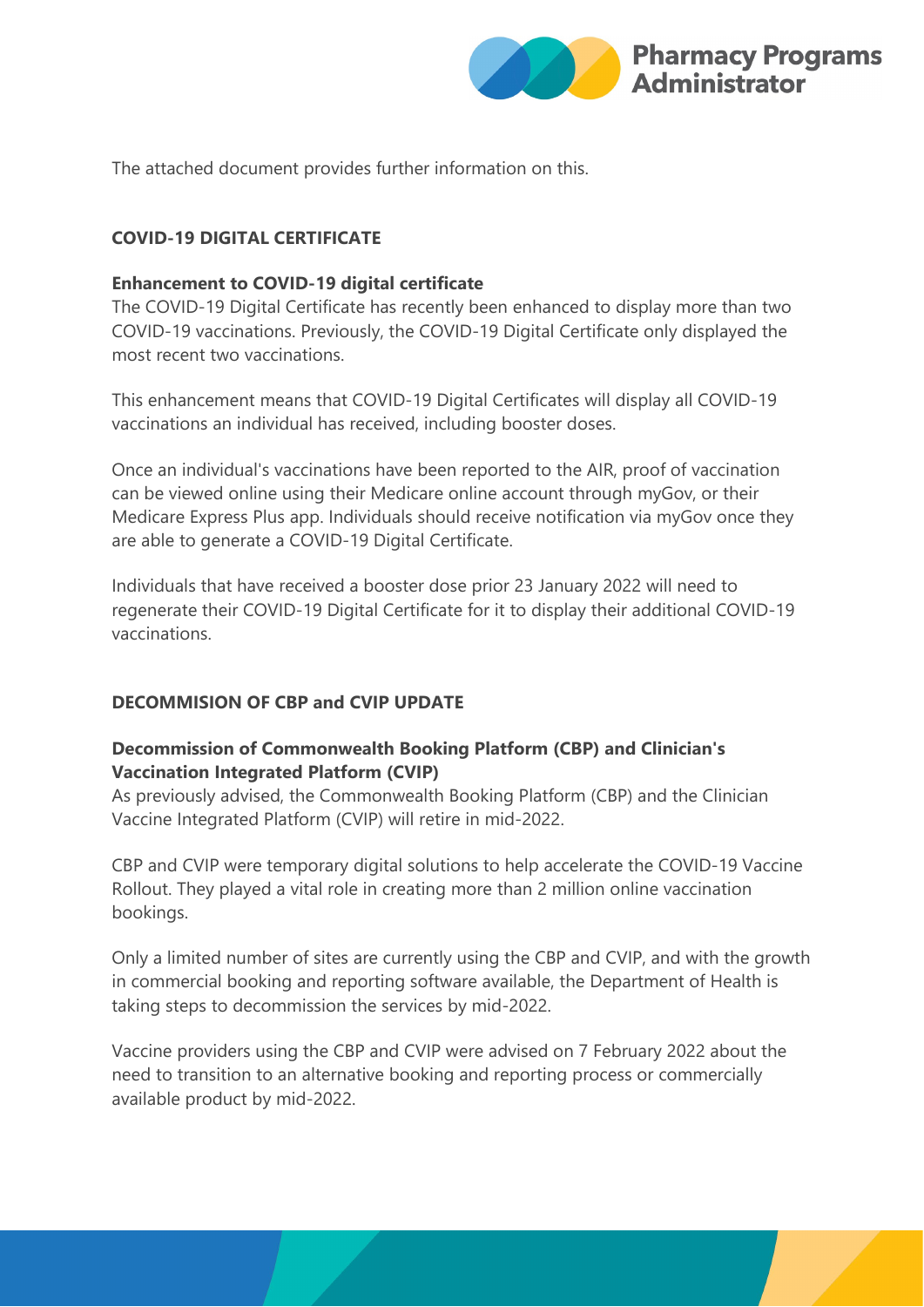

Later in the month, the [Medical Software Industry Association](https://protect-au.mimecast.com/s/IkJGCwV1Lrf0xZ0I1He8F?domain=msia.com.au) (MSIA) will host a series of webinars and online resources to make an informed choice on commercially available products.

# **VACCINE CLINIC FINDER (VCF)**

#### **Introducing VCF Connect**

There is an easy way for COVID 19 vaccine providers to update information about their services in the Vaccine Clinic Finder, using VCF Connect.

Using VCF Connect, vaccine providers can:

- Update clinic Information, such as opening hours for vaccine services, and change them for public holidays
- Enjoy faster turnaround times for updates to go live in the Vaccine Clinic Finder
- Provide a quality online experience for all people trying to use vaccine services
- Reduce onerous and time-consuming manual processes.

The national rollout for VCF Connect commenced on Wednesday 2 February and will continue in a series of tranches until all primary care vaccination providers are sent registration emails planned to be completed by 28 February.

VCF Connect Registration emails are sent to the authorised contacts on the COVID 19 Vaccine Administrative System (CVAS). It is important for all vaccine providers to register for VCF Connect because the current manual processes for updating the Vaccine Clinic Finder will cease from 31 March 2022.

If vaccination providers have further questions, please encourage them to contact [CV19.Products@health.gov.au](mailto:CV19.Products@health.gov.au) or 1800 316 375. The Taskforce is grateful for your ongoing support to keep your members informed with VCF Connect updates.

## **NUVAXOVID (NOVAVAX) UPDATE**

## **Novavax Roll-out Update**

A reminder that ordering for Tranche 2 sites has now opened and will close midnight tonight, Friday 11 February 2022, to commence administering Novavax in the week of 28 February 2022.

All sites who have ordered Novavax will be surfaced on the Vaccine Clinic Finder, progressively from Monday 14th February. The VCF will display their ability to administer the Novavax Vaccine and take appointments. Initially clinics will be listed as phone only, and will be updated to online bookings as soon as possible. As per usual, when you have